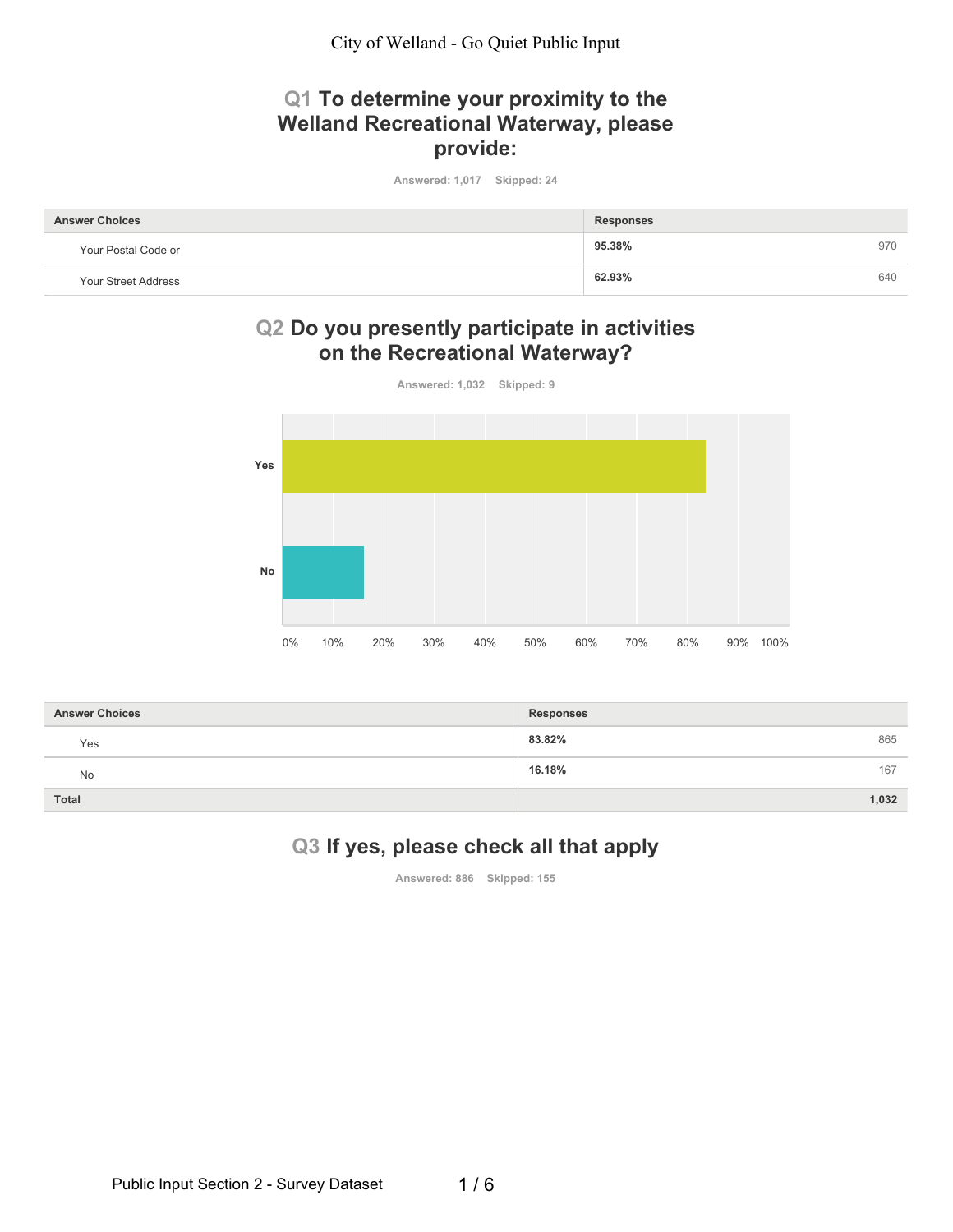



| <b>Answer Choices</b> | <b>Responses</b> |
|-----------------------|------------------|
| Canoe                 | 31.26%<br>277    |
| Kayak                 | 323<br>36.46%    |
| Swimming              | 357<br>40.29%    |
| Fishing               | 260<br>29.35%    |
| Rowing                | 130<br>14.67%    |
| Scuba Diving          | 106<br>11.96%    |
| <b>SUP</b>            | 110<br>12.42%    |
| Dragon Boat           | 110<br>12.42%    |
| <b>Special Events</b> | 255<br>28.78%    |
| Triathlon             | 85<br>9.59%      |
| Amphitheater Concerts | 376<br>42.44%    |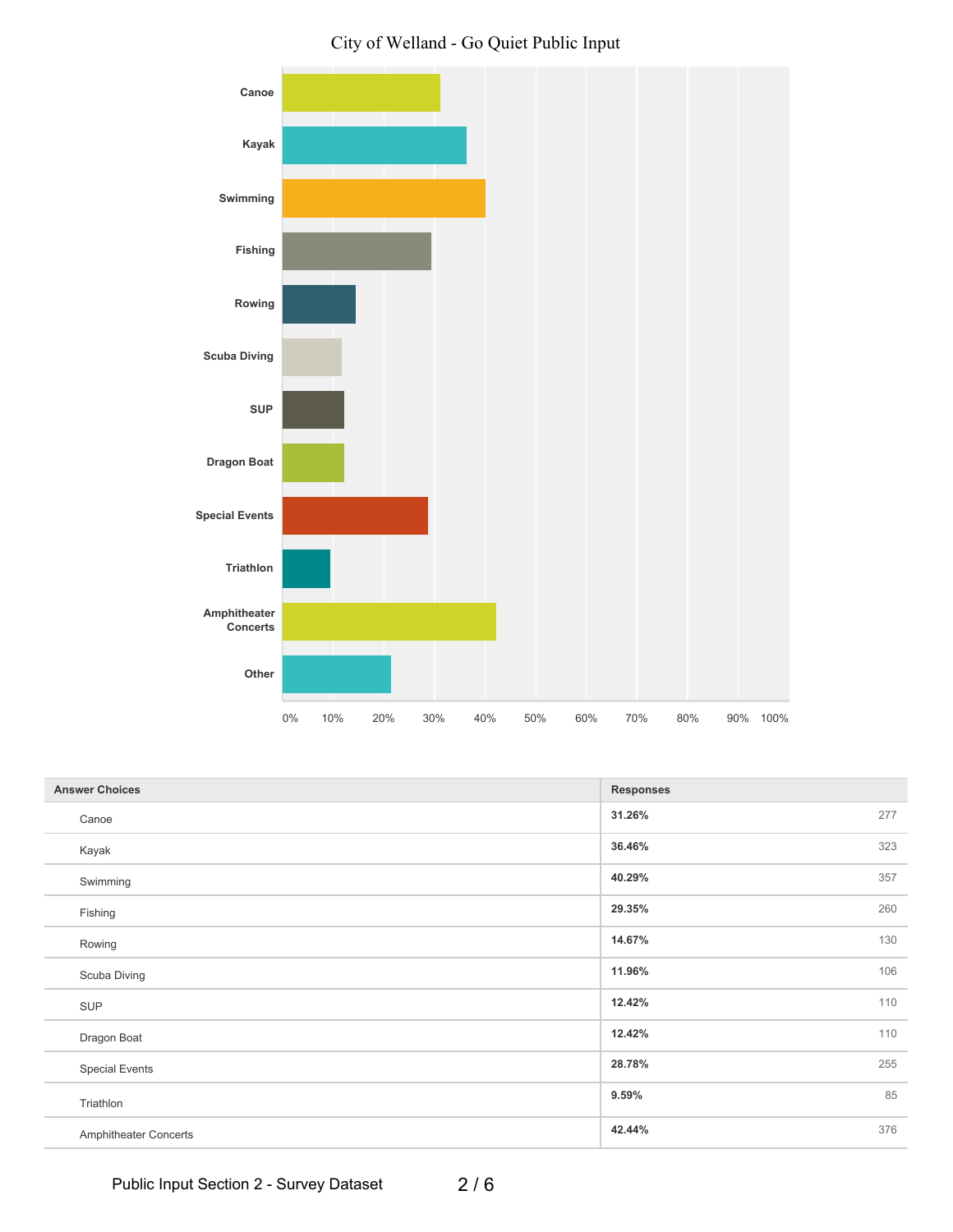|                               | Other | 191 |
|-------------------------------|-------|-----|
| <b>Total Respondents: 886</b> |       |     |

#### Q4 Are you aware of the Canoe Rental **Program at the PenFinancial Flatwater Community Centre?**



| <b>Answer Choices</b> | <b>Responses</b> |
|-----------------------|------------------|
| Yes                   | 84.09%<br>872    |
| No                    | 165<br>15.91%    |
| Total                 | 1,037            |

## Q5 If yes, have you participated in the rental program?



| <b>Answer Choices</b> | <b>Responses</b> |     |
|-----------------------|------------------|-----|
| Yes                   | 36.96%           | 360 |
| No                    | 63.04%           | 614 |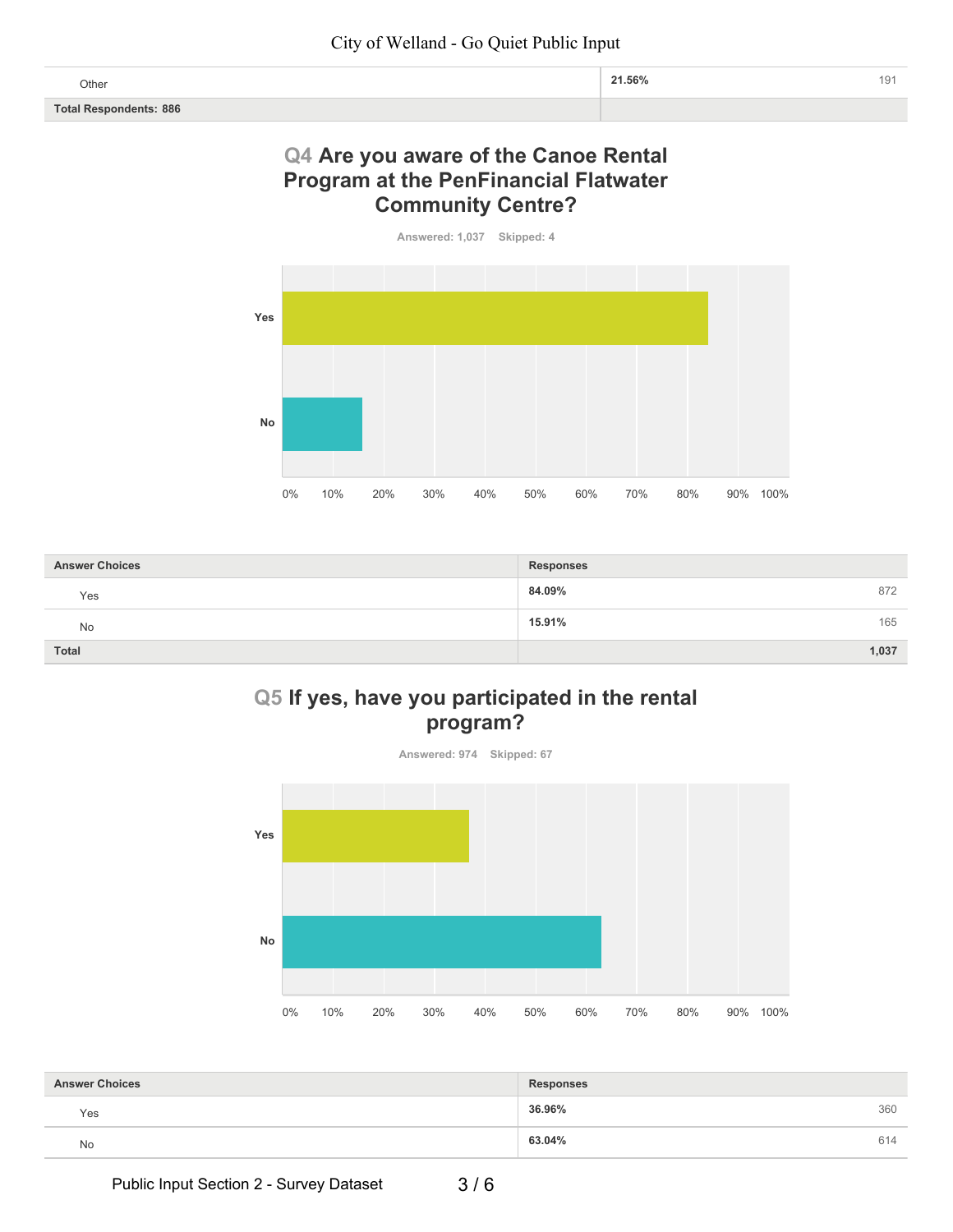Q6 Welland's current by-law states that only non-motorized traffic is permitted on the Welland Recreational Waterway, unless an exception is approved by the Welland Recreational Canal Corporation. Do you feel that expanded uses of the Welland Recreational Waterway, beyond the current by-law should be allowed?



| <b>Answer Choices</b> | <b>Responses</b> |
|-----------------------|------------------|
| Yes                   | 29.67%<br>308    |
| <b>No</b>             | 67.05%<br>696    |
| Unsure                | 3.28%<br>34      |
| <b>Total</b>          | 1,038            |

#### Q7 If yes, which of the following uses would you support?

Answered: 398 Skipped: 643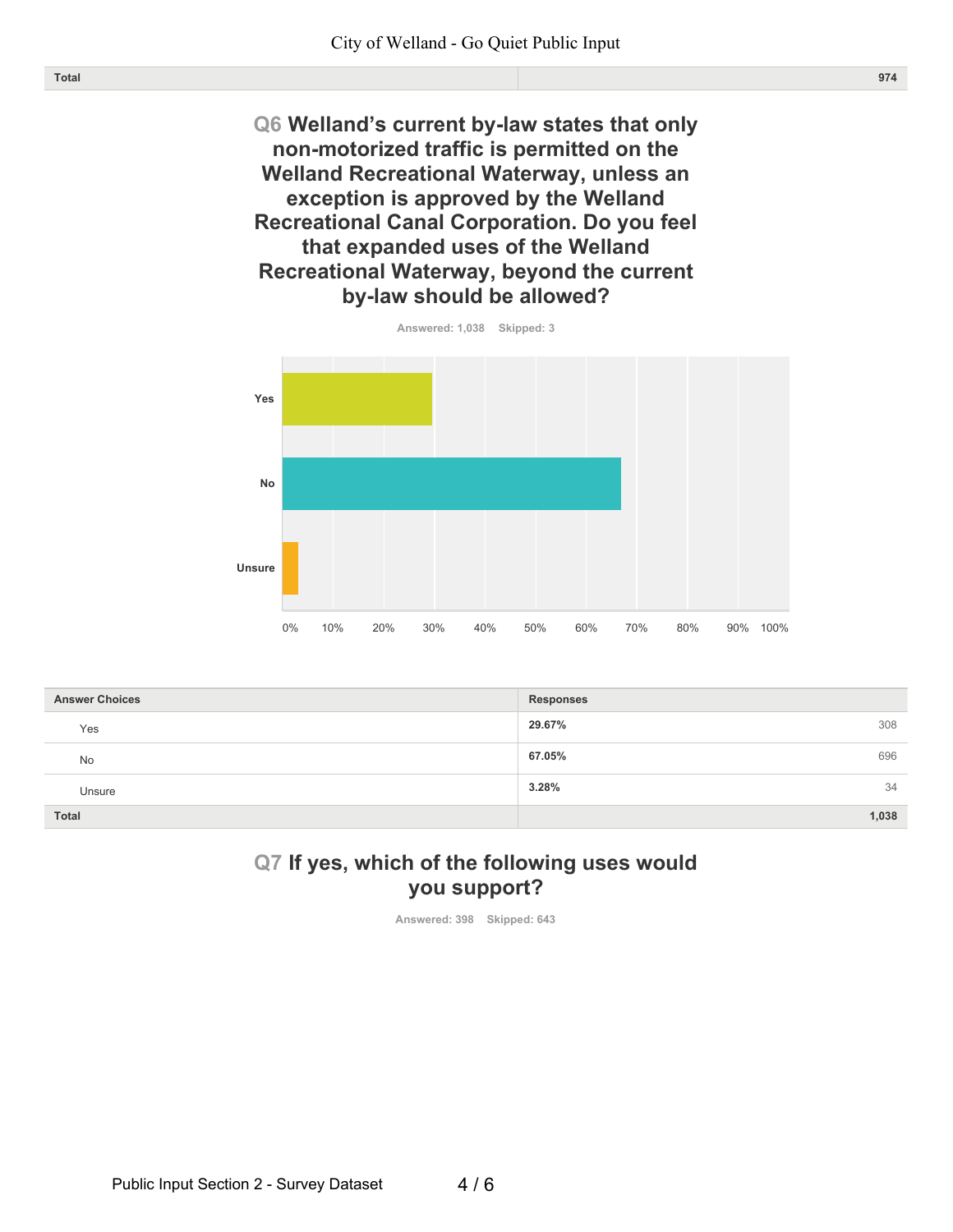#### City of Welland - Go Quiet Public Input



| <b>Answer Choices</b>                                                                                              | <b>Responses</b> |     |
|--------------------------------------------------------------------------------------------------------------------|------------------|-----|
| Motor boats with small electrical motors under 2.5 horsepower                                                      | 44.47%           | 177 |
| Motor boats with small gas motors under 2.5 horsepower                                                             | 33.92%           | 135 |
| Motor boats with unrestricted motor sizes                                                                          | 41.71%           | 166 |
| Jet skis                                                                                                           | 34.42%           | 137 |
| Sea Doos                                                                                                           | 35.93%           | 143 |
| Other (please specify) (you may copy and paste your answer from a word processing program for legibility purposes) | 37.19%           | 148 |
| Total Respondents: 398                                                                                             |                  |     |

Q8 Do you support the present status quo established by the 'Go Quiet' by-law as the standard of acceptable for use of the Welland Recreational Waterway? (you may copy and paste your answer from a word processing program for legibility purposes)

Answered: 956 Skipped: 85

| <b>Answer Choices</b>  | <b>Responses</b> |     |
|------------------------|------------------|-----|
| Yes-Please explain why | 73.43%           | 702 |
| No-Please explain why  | 27.09%           | 259 |

Q9 If the City of Welland moves to permit motorized traffic on the Recreational Waterway, what steps would you expect to